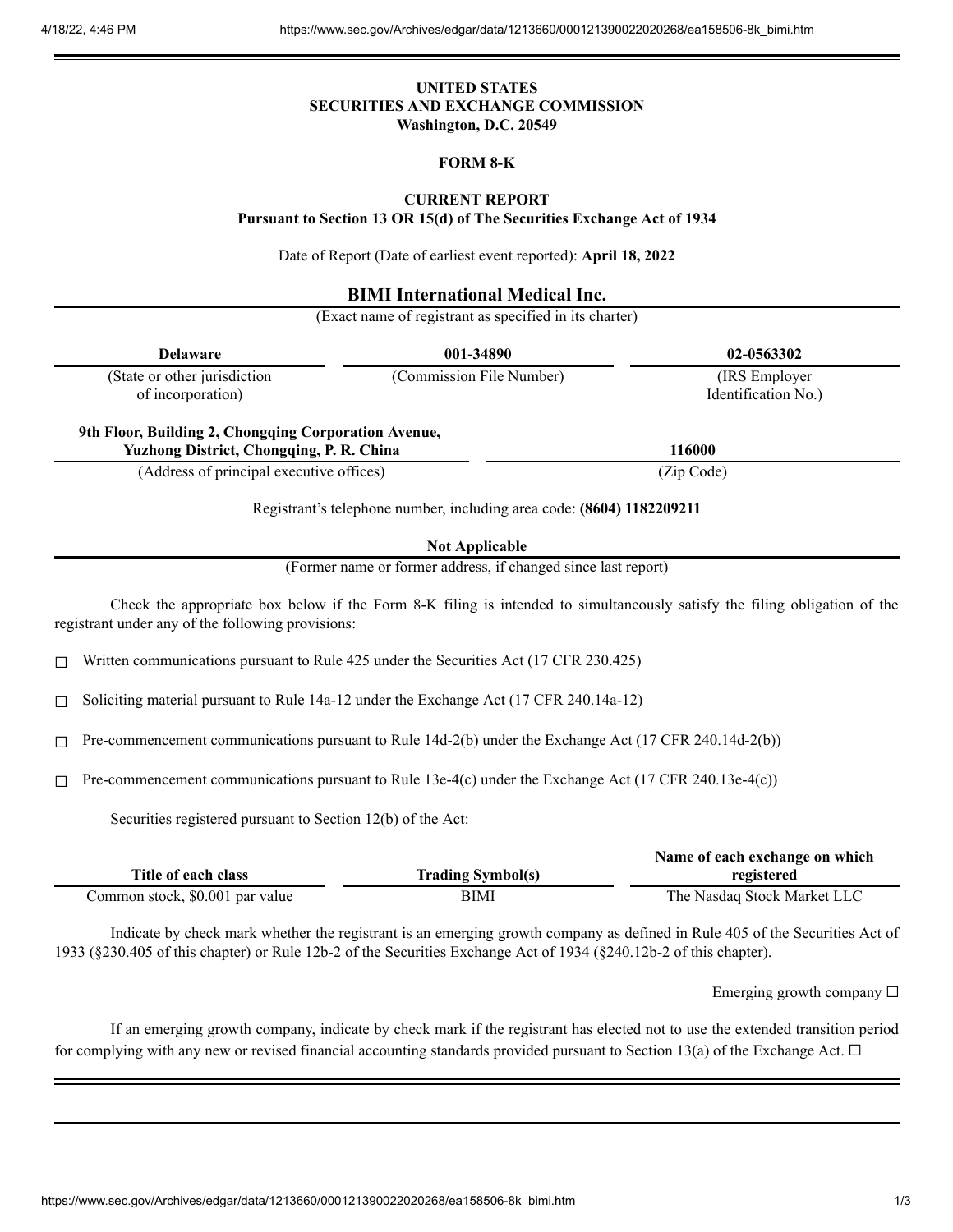## **ITEM 2.02 RESULTS OF OPERATIONS AND FINANCIAL CONDITION.**

On April 18, 2022, the Registrant reported its results of operations for the year ended December 31, 2021. A copy of the press release issued by the Registrant in this connection is furnished herewith as Exhibit 99.1.

The information in this Item in this Current Report on Form 8-K and Exhibit 99.1 attached hereto are being furnished and shall not be deemed "filed" for purposes of Section 18 of the Securities Exchange Act of 1934 (the "Exchange Act") or otherwise subject to the liabilities of that section, nor shall it be deemed incorporated by reference in any filing under the Securities Act of 1933 or the Exchange Act, regardless of any general incorporation language in such filing.

### **ITEM 9.01 FINANCIAL STATEMENTS AND EXHIBITS.**

(c) Exhibits

Exhibit 99.1 Press [Release](https://www.sec.gov/Archives/edgar/data/1213660/000121390022020268/ea158506ex991_bimi.htm) dated April 18, 2022 104 Cover Page Interactive Data File (embedded within the Inline XBRL document)